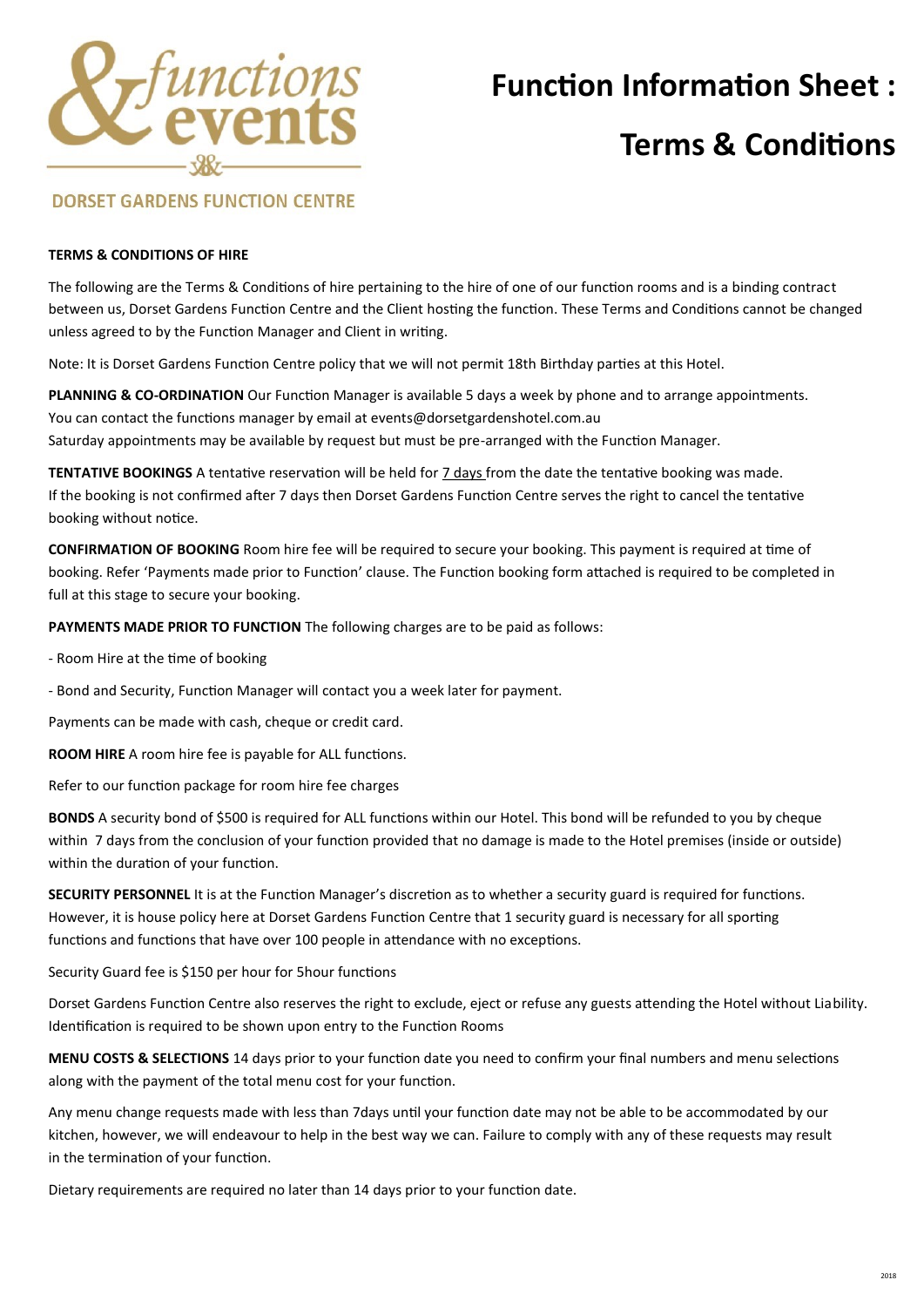#### **PAYMENTS MADE AT CONCLUSION OF FUNCTION**

The following charges are to be paid in full at the conclusion of your function.

**BAR TABS** Where beverages are charged on consumption, your beverage account is to be settled in full at the completion of the function. Your bar arrangements are to be set up with the Function Manager no less than 14 days prior to you function. There are many options available including an open bar, pay as you go or Beverage Package.

Drinks are not permitted on the dance floor or stage area at any time.

**PRICES** All prices quoted are inclusive of GST. All advertised prices are for immediate functions and events. An increase in advertised price may occur and Dorset Gardens Function Centre reserves the right to alter advertised prices at any time. You will be notified well in advance if any price change is to affect your function.

**CANCELLATIONS** In the event of the cancellation of your function the following will apply:

\*If cancellation is more than 30 days before the function date your room hire deposit will be refunded if we are able to re-book the function room on your function date.

\*If the function room cannot be re-booked your room hire deposit will be forfeited.

\*If cancellation of the function is 14 days or less before the function date your room hire deposit will be forfeited and retained by the Dorset Gardens Functions Centre

**LABOUR SURCHARGE** Applicable to Public Holidays and Sundays – Any functions held on these days will incur a 20% surcharge on your food costs.

**MINIMUM NUMBERS** Anticipated final numbers are requested 14 days prior to the function date. This final number will represent the minimum number of guests for which you will be charged.

**FUNCTION HOURS** It is Dorset Gardens Function Centre policy that no function shall exceed the duration of 5 hours maximum. The Function Manager can, at their discretion, deem the function hours to be shorter. All patrons must vacate the function area within 30 minutes of closure of the bar.

**DECORATIONS & MUSIC** Balloons, streamers, centre pieces and picture boards are permitted, however, you will not be allowed to pin or sticky tape to walls or ceilings. Confetti and rice are not permitted. Music choices are yours to make. D.J's, D.J.'s smoke machines, bands, jukeboxes and ipod players are all permitted. It is the Client's responsibility to remove all decorations, music and gifts immediately at the conclusion of your function.

**DRESS CODES** Dorset Gardens Function Centre has dress code by-laws in place and these are to be strictly adhered to. Function guests will be refused entry if their dress is deemed inappropriate or unacceptable. Fancy dress functions are at the discretion of the Function Manager.

**CLUB PROPERTY DAMAGE** Clients are financially responsible for any damages sustained to the function room fittings, property or equipment by clients, guests or outside contractors prior to, during or after a function.

The Client hosting the function is liable for any loss or damage caused to the Hotel and its surroundings by their guests, employees or subcontractors before, during or after the function. The Client shall bear the costs associated with any loss or damage caused within this duration.

The Hotel claims no responsibility to property inside the Hotel during the function or property left behind once the function has ended such as presents or entertainment equipment left overnight.

**GUEST PROPERTY** Dorset Gardens Hotel will accept no liability or responsibility for the loss of damage to organisers or guest's property before, during or after a function. All guest's property must be removed from the venue prior to the conclusion of the function unless previously organised by the Function Manager.

**FOOD & BEVERAGE REGULATIONS** Strictly no food or beverage of any kind with the exception of the celebratory cake & lolly stations being the only permitted foods to be brought into the Function rooms

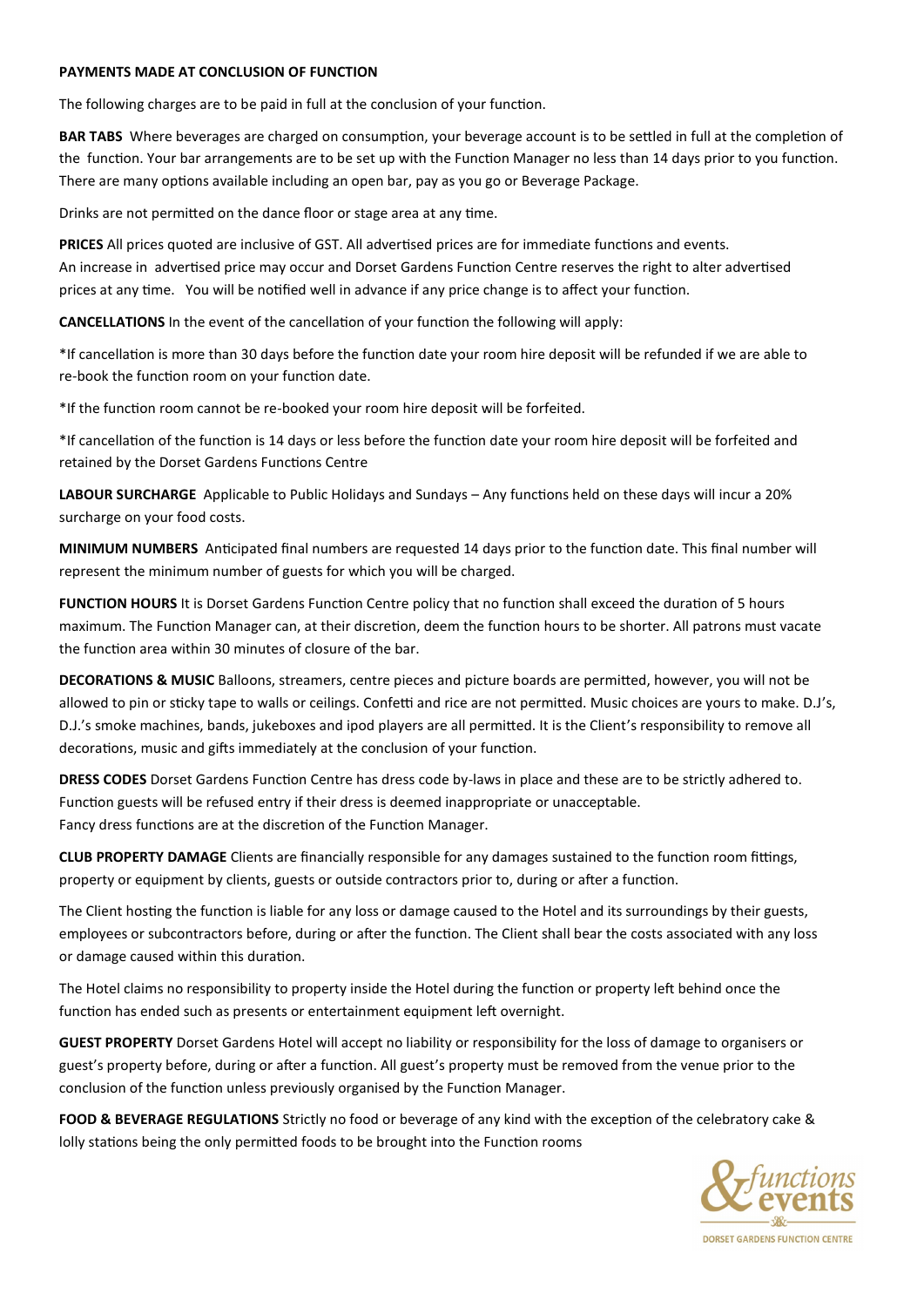**SMOKING DESIGNATED AREAS** Smoking is not permitted indoors anywhere at Dorset Gardens Function Centre as in accordance with the Tobacco Act 1987. You will be advised of the permitted outdoor smoking areas. No food service is allowed in these areas

**HOTEL LIQUOR LICENSING** Management reserves the right to exclude, eject or refuse any guest attending the function and Club in accordance with the Liquor Control Reform Act 1998 of Victoria.

Management also reserves the right to refuse entry to minors under the age of 18 years unless accompanied by a responsible adult or legal guardian. Appropriate photo identification or proof of age identification will need to be sighted.

Management reserves the right to refuse alcohol to any person in accordance with the Liquor Control Reform Act 1998 of Victoria.

Management reserves the right to terminate the function at any time due to inappropriate behaviour and/or any violent behaviour caused by function guests.

The following sources of information are available:

www.dms.dpc.vic.gov.au | Liquor Control Reform Act 1998 | Tobacco Act 1987

**CHILDREN** You are responsible for all persons under the age of 18 attending your function. Dorset Gardens Hotel will not be responsible or liable for any damage or injury suffered to, by or in connection with children, including if children leave the function venue or are not properly supervised by responsible adults

**LIABILITY** If Dorset Gardens Hotel has reason to believe that the Function will affect Dorset Gardens Hotel or Dorset Gardens Hotel's clients, business, security or reputation, Dorset Gardens Hotel reserves the right to cancel the Function without liability and terminate any and all contracts and agreements with the Client.

**BASIS OF AGREEMENT** Performance of this agreement is contingent upon the ability of Dorset Gardens Hotel to complete the agreement and is subject to labour troubles, disputes, strikes or picketing, accidents, government (federal, state or local) requisitions, restrictions upon travel, transportation, food, beverage supplies, equipment failure and other causes, whether enumerated herein or not which are beyond the control of Dorset Gardens Hotel.

In no event shall Dorset Gardens Hotel be liable for the loss of profit or consequential damages, whether based on breach of contract, warranty or otherwise. In no event shall Dorset Gardens Hotel liability be in excess of the total amount of the food and beverage the Client has agreed to pay for

**NIGHT CLUB AND ACCOMODATION** All function clients and their guests who chose to stay in our Motel will receive 10% off their accommodation rate on booking (conditions apply; please check with reception when making the booking)

All function clients and their guests will receive Free Entry into the DG Night club after their event (conditions apply).

Please Note: GH Night club management reserves the right to refuse entry.

DG Night Club is open till 5am on Friday and Saturday Nights.

#### **EXTRA CHARGES**

The following services are provided by Dorset Gardens Function Centre at an additional charge as shown below:

Projector & Screen Hire (3.3x1.8m) \$100.00

Laptop Hire \$100.00

Speakers & PA system for I pod connection \$150